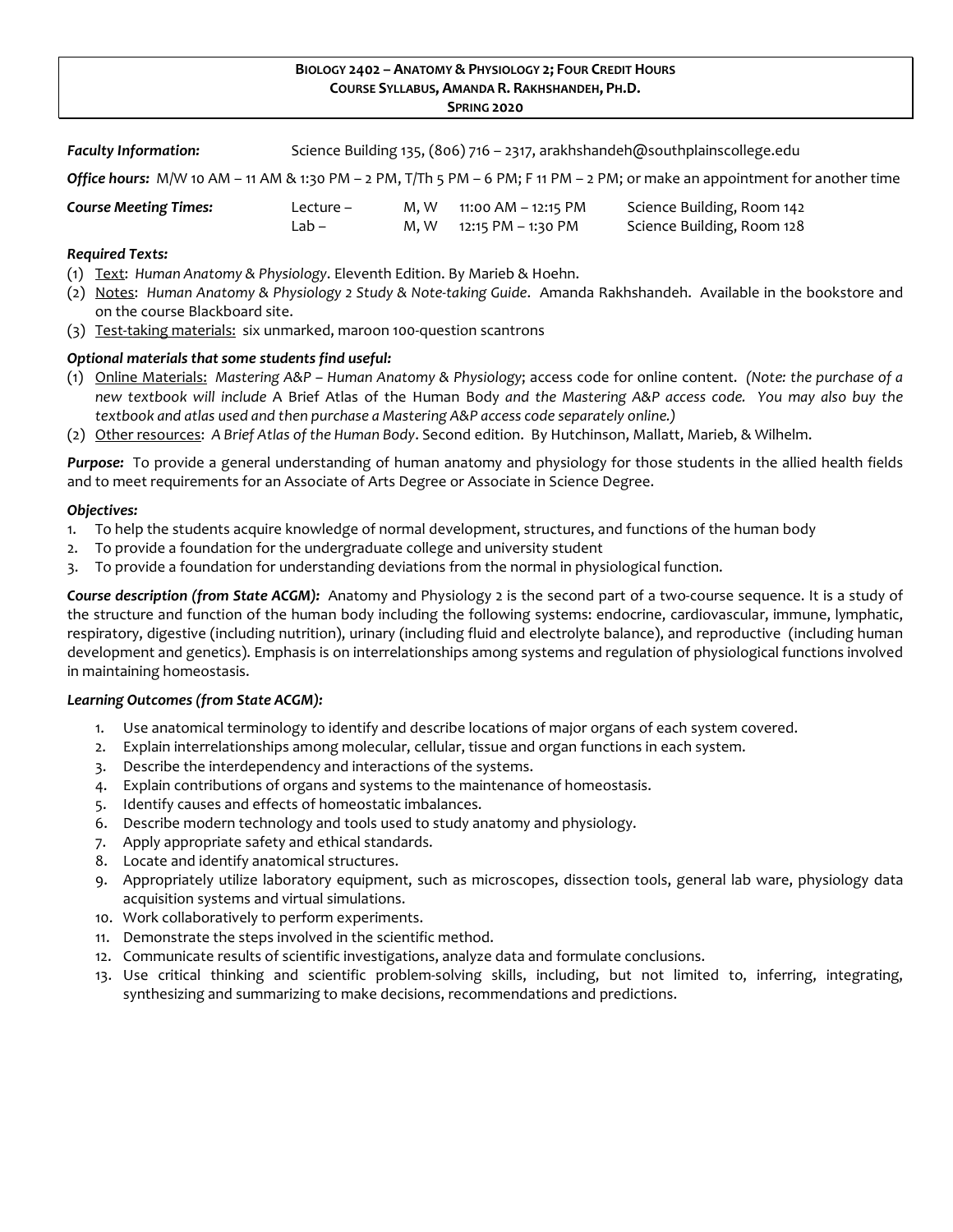# *BIOLOGY 2402 TENTATIVE IN-CLASS AGENDA SPRING 2020*

| <b>Date</b> |                   | Lecture                                                                          | Laboratory                                    |
|-------------|-------------------|----------------------------------------------------------------------------------|-----------------------------------------------|
| M           | Jan 13            | Syllabus/The heart (Ch. 18)                                                      | The heart, con't                              |
| W           | Jan 15            | The heart, con't                                                                 | The heart, con't                              |
| M           | Jan 20            | Martin Luther King, Jr. day, College is closed                                   | The heart, con't                              |
| W           | Jan 22            | The heart, con't                                                                 |                                               |
| M           | Jan 27            | The heart, con't                                                                 | The heart, con't                              |
| W           | Jan 29            | Blood vessels (Ch. 19)                                                           | Blood vessels, con't                          |
| M           | Feb 3             | Blood vessels, con't                                                             | Blood vessels, con't                          |
| W           | Feb <sub>5</sub>  | Blood vessels, con't                                                             | Blood vessels, con't                          |
| M           | Feb 10            | Lab practical 1 (Chs. 18 & 19)                                                   | Blood (Ch. 17)                                |
| W           | Feb 12            | Lecture exam 1 (Chs. 18 & 19)                                                    | Blood, con't                                  |
| M           | Feb <sub>17</sub> | Blood, con't                                                                     | Lymphatic system & immunity (Chs. 20 & 21)    |
| W           | Feb <sub>19</sub> | Lymphatic system & immunity, con't                                               | Lymphatic system & immunity, con't            |
| M           | Feb 24            | Lecture exam 2 (Chs. 17, 20 & 21)                                                | Endocrine system (Ch. 16)                     |
| W           | Feb 26            | Endocrine system, con't                                                          | Endocrine system, con't                       |
| M           | Mar <sub>2</sub>  | Endocrine system, con't                                                          | Reproductive system (Ch. 27)                  |
| W           | Mar 4             | Reproductive system, con't                                                       | Reproductive system, con't                    |
| M           | Mar 9             | Lab practical 2 (Chs. 16, 17, 20 & 27)                                           | Reproductive system, con't                    |
| W           | Mar 11            | Lecture exam 3 (Chs. 16 & 27)                                                    | Digestive system & nutrition (Chs. 23 & 24)   |
| M & W       | Mar 16 & 18       | Spring break holiday, College is closed                                          |                                               |
| M           | Mar 23            | Digestive system & nutrition, con't                                              | Digestive system & nutrition, con't           |
| W           | Mar 25            | Digestive system & nutrition, con't                                              | Digestive system & nutrition, con't           |
| M           | Mar 30            | Lab practical 3 (Ch. 23)                                                         | Respiratory system (Ch. 22)                   |
| W           | Apr 1             | Lecture exam 4 (Chs. 23 & 24)                                                    | Respiratory system, con't                     |
| M           | Apr 6             | Respiratory system, con't                                                        | Respiratory system, con't                     |
| W           | Apr 8             | Respiratory system, con't                                                        | Urinary system (Ch. 25)                       |
| M           | Apr 13            | Easter holiday, College is closed                                                | Urinary system, con't                         |
| W           | Apr <sub>15</sub> | Urinary system, con't                                                            |                                               |
| M           | Apr 20            | Urinary system, con't                                                            | Urinary system, con't                         |
| W           | Apr 22            | Fluid, electrolyte & acid-base balance (Ch. 26)                                  | Fluid, electrolyte & acid-base balance, con't |
| M           | Apr 27            | Lab practical 4 (Ch. 22 & 25)                                                    | Fluid, electrolyte & acid-base balance, con't |
| W           | Apr 29            | Review day                                                                       | Review day                                    |
| W           | May 6             | Lecture exam 5 (Chs. 22, 25 & 26) AND Optional comprehensive final exam          |                                               |
|             |                   | The instructor reserves the right to make changes to this syllabus as necessary. |                                               |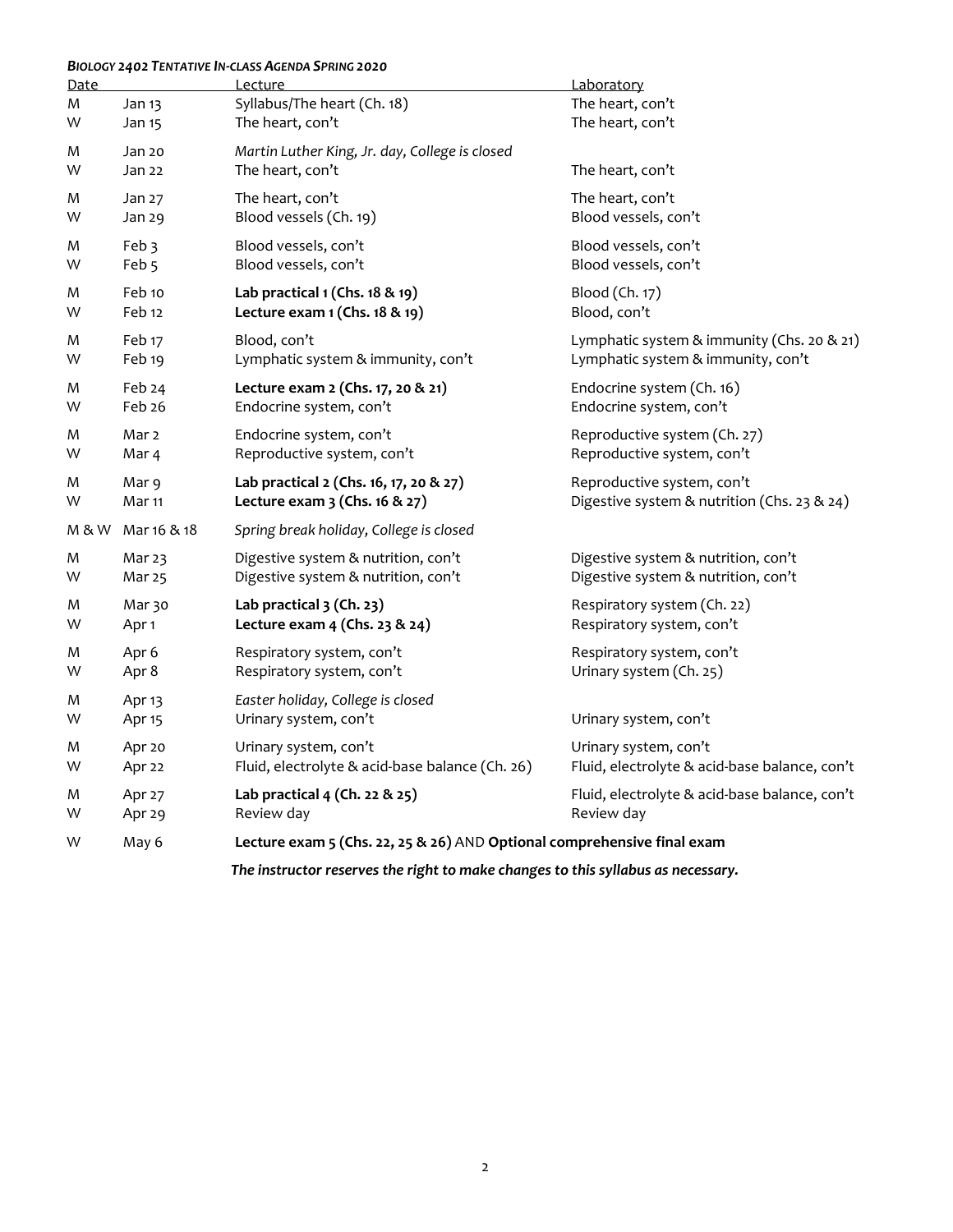# *BIOLOGY 2402 TENTATIVE ASSIGNMENTS & TESTS SCHEDULE SPRING 2020*

| Date        |                   | Homework, quiz or exam due                       | <b>Testing location</b>                       |
|-------------|-------------------|--------------------------------------------------|-----------------------------------------------|
| M           | Jan 13            | Pre-course knowledge assessment                  | in class, at the beginning of lab             |
| W           | Jan 15            | Scan-trons turned in                             | in class, at the beginning of lecture         |
| $\mathsf T$ | Jan 21            | Syllabus quiz                                    | submit on Blackboard by 11:59 PM              |
|             |                   | Student learning survey                          | submit on Blackboard by 11:59 PM              |
|             |                   | Study schedule                                   | submit on Blackboard by 11:59 PM              |
| W           | Jan 22            | Lab quiz Ch. 18 terms                            | in class, at the beginning of lecture         |
| M           | Jan 27            | Lecture quiz Ch. 18 concepts                     | in class, at the end of class                 |
| T.          | Jan 28            | Chapter 18 quiz                                  | submit on Blackboard by 11:59 PM              |
| W           | Feb <sub>5</sub>  | Lab quiz Ch. 19 terms                            | in class, at the beginning of lecture         |
|             |                   | Lecture quiz Ch. 19 concepts                     | in class, at the end of class                 |
| Th          | Feb 6             | Chapter 19 quiz                                  | submit on Blackboard by 11:59 PM              |
| M           | Feb 10            | Lab practical $1$ (Chs. $18$ & $19$ )            | in class, at the beginning of lecture         |
| W           | Feb <sub>12</sub> | Lecture exam 1 (Chs. 18 & 19)                    | in class, at the beginning of lecture         |
| M           | Feb 17            | Lecture quiz Ch. 17 concepts                     | in class, at the end of class                 |
| Τ           | Feb <sub>18</sub> | Chapter 17 quiz                                  | submit on Blackboard by 11:59 PM              |
| W           | Feb <sub>19</sub> | Lecture quiz Chs. 20 & 21 concepts               | in class, at the end of class                 |
| Th          | Feb 20            | Chapter 20/21 quiz                               | submit on Blackboard by 11:59 PM              |
| M           | Feb 24            | Lecture exam 2 (Chs. 17, 20 & 21)                | in class, at the beginning of lecture         |
| W           | Feb 26            | Lab quiz Chs. 17, 20 & 21 terms                  | in class, at the beginning of lecture         |
| M           | Mar <sub>2</sub>  | Lecture quiz Ch. 16 concepts                     | in class, at the end of class                 |
| Τ           | Mar <sub>3</sub>  | Chapter 16 quiz                                  | submit on Blackboard by 11:59 PM              |
| M           | Mar 9             | Lab practical 2 (Chs. 16, 17, 20 & 27)           | in class, at the beginning of lecture         |
| Τ           | Mar <sub>10</sub> | Chapter 27 quiz                                  | submit on Blackboard by 11:59 PM              |
| W           | Mar 11            | Lecture exam 3 (Chs. 16 & 27)                    | in class, at the beginning of lecture         |
| W           | Mar 25            | Lab quiz Ch. 23 terms                            | in class, at the beginning of lecture         |
|             |                   | Lecture quiz Chs. 23 & 24 concepts               | in class, at the end of class                 |
| Th          | Mar 26            | Chapters 23 & 24 quizzes                         | submit on Blackboard by 11:59 PM              |
| M           | Mar 30            | Lab practical 3 (Ch. 23)                         | in class, at the beginning of lecture         |
| W           | Apr 1             | Lecture exam 4 (Chs. 23 & 24)                    | in class, at the beginning of lecture         |
| W           | Apr 8             | Lecture quiz Ch. 22 concepts                     | in class, at the end of class                 |
| Th          | Apr 9             | Chapter 22 quiz                                  | submit on Blackboard by 11:59 PM              |
| W           | Apr <sub>15</sub> | Lab quiz Ch. 22 terms                            | in class, at the beginning of lecture         |
| M           | Apr 20            | Lecture quiz Ch. 25 concepts                     | in class, at the end of class                 |
| T.          | Apr 21            | Chapter 25 quiz                                  | submit on Blackboard by 11:59 PM              |
| W           | Apr 22            | Lab quiz Ch. 25 terms                            | in class, at the beginning of lecture         |
| Μ           | <b>Apr 27</b>     | Lab practical 4 (Chs. 22 & 25)                   | in class, at the beginning of lecture         |
| T.          | Apr 28            | Chapter 26 quiz                                  | submit on Blackboard by 11:59 PM              |
| W           | May 6             | Lecture exam 5 (Chs. 22, 25 & 26)                | 10:15 AM - 12:30 PM (see final exam schedule) |
|             |                   | AND optional comprehensive final (Chs. 16 to 27) |                                               |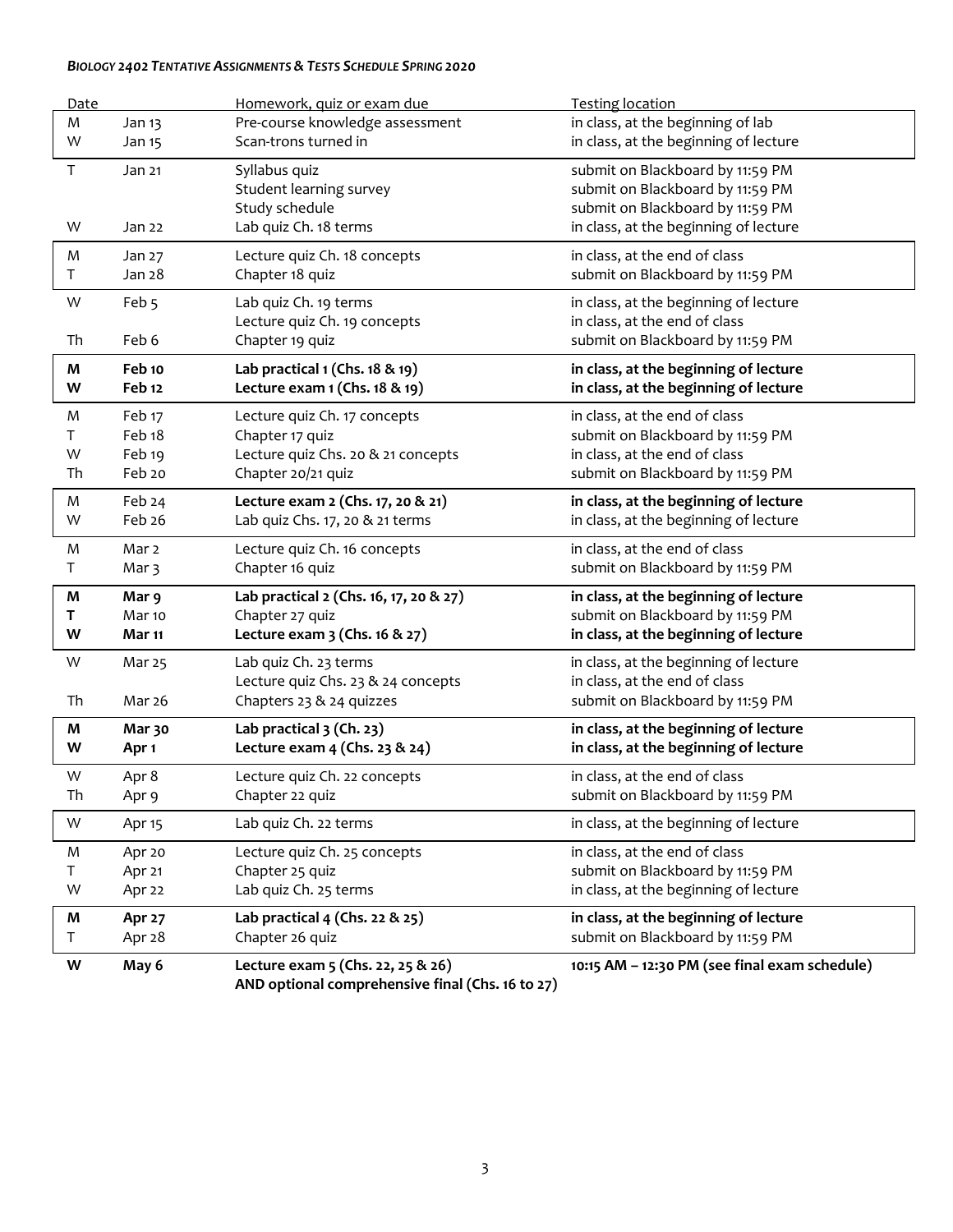# **Tips for Success:**

- **Plan to study 12 hours a week outside of class.** To pass this course, most students need to study around *12 hours per week outside of class*. The best overall study strategy is to work consistently, in small doses. "Cramming" for an exam is rarely successful. I suggest that you plan your study time at the beginning of each week. Begin by marking down the times for each day that you have family or work commitments, as well as other non-negotiable time commitments. Then plan the specific days, hours, and places that you will study throughout the week. Be sure to pick a study location that is as free from distractions as possible. Stick to your plan and then reward yourself at the end of the week for a job well-done.
- **Take good notes**. During class, we will discuss the *most significant concepts* from your readings. At times, I will present examples that may not be given in your textbook. You are responsible for *all* of this information. Good note-taking will help you to remember which concepts were most important and why. Additionally, the act of note-taking is itself a learning exercise that helps you to stay actively engaged in the topic and better remember class discussions. The Notetaking guide is designed to help you structure your note-taking.
- **Ask questions.** Anatomy & Physiology 2 is a collaborative course. Therefore, if you don't understand something discussed in class, ask questions in class, ask questions of your peers, form productive study groups, or arrange to meet with me. I welcome your questions, and if you're struggling, it's important to get help early. Additionally, by asking questions, you take charge of your own learning.
- **Use the tools that I provide.** As an instructor, I believe that my job is to help you rise up to the high standards of this course. Therefore, I will provide you with a number of tools to support you in your learning.
	- *Note-taking guide* These guides help you structure your note taking during class, know when you have missed important points, and better review material when studying at home. You may use your filled-out note-taking guides on in-class lecture quizzes; therefore, I suggest you stay up-to-date in your note taking.
	- *Online tutorials* The 'extra practice' section of the course contains online tutorials for each chapter of the course. These tutorials often write about tough topics in a slightly different way than the textbook, contain interactive games to help you test what you know, and have helpful videos from outside sources embedded within them.
	- *PowerPoint slides* The PowerPoint slides that I use for the course are included in the note-taking guide.
	- *Lecture exam reviews* Each exam review lists topics from each chapter on which you will be tested. Exams cover only the topics listed on reviews.
	- *Practical exam "terms to know"* Each chapter contains many anatomical structures. I will test you on only a subset of these structures, which are listed on the "terms to know" sheets for each chapter.
- **Study effectively**. Any biology course these days will have **a lot** of information, so making the most of your study time is key. Begin by making your own study aids. For example, make outlines and flash cards of course material as you read and review your notes. Create visual study aids where you draw out important structures and label key features. Doing this will help you to not only remember course concepts, but also better understand how they relate to each other. I also suggest that you practice writing out and linking concepts *by memory*, use blank versions of the note-taking guide as a study aid, create lists of questions that help you remember the material, and then practice answering those questions, filling out a blank note-taking guide, or recreating visual study aids *by memory*. Remember, all quizzes and exams are timed, so it's important to know the material well before beginning an exam. You should do at least one or two of these activities each day. *Finally, please note that reading text, notes, review guides, or images over and over again is the LEAST EFFECTIVE way to study for this class. Students who do not test their memories of course concepts when studying typically earn around a 40 to 50% on major examinations.*
- **Spend time with lab models outside of class**. To effectively identify the anatomical structures for this course, you must spend time *outside of class* with the models from lab. Simply looking over images from the textbook is not sufficient. To assist you in this type of studying, you may look at models, bones, and other lab materials from four different locations: the Levelland campus library, the Reese campus, the Plainview campus and the main library at Texas Tech University. Please note that all lab practical exams will contain fill-in-the-blank questions and you will not be given a word bank. Therefore, you must have the names of all anatomical structures *completely memorized*.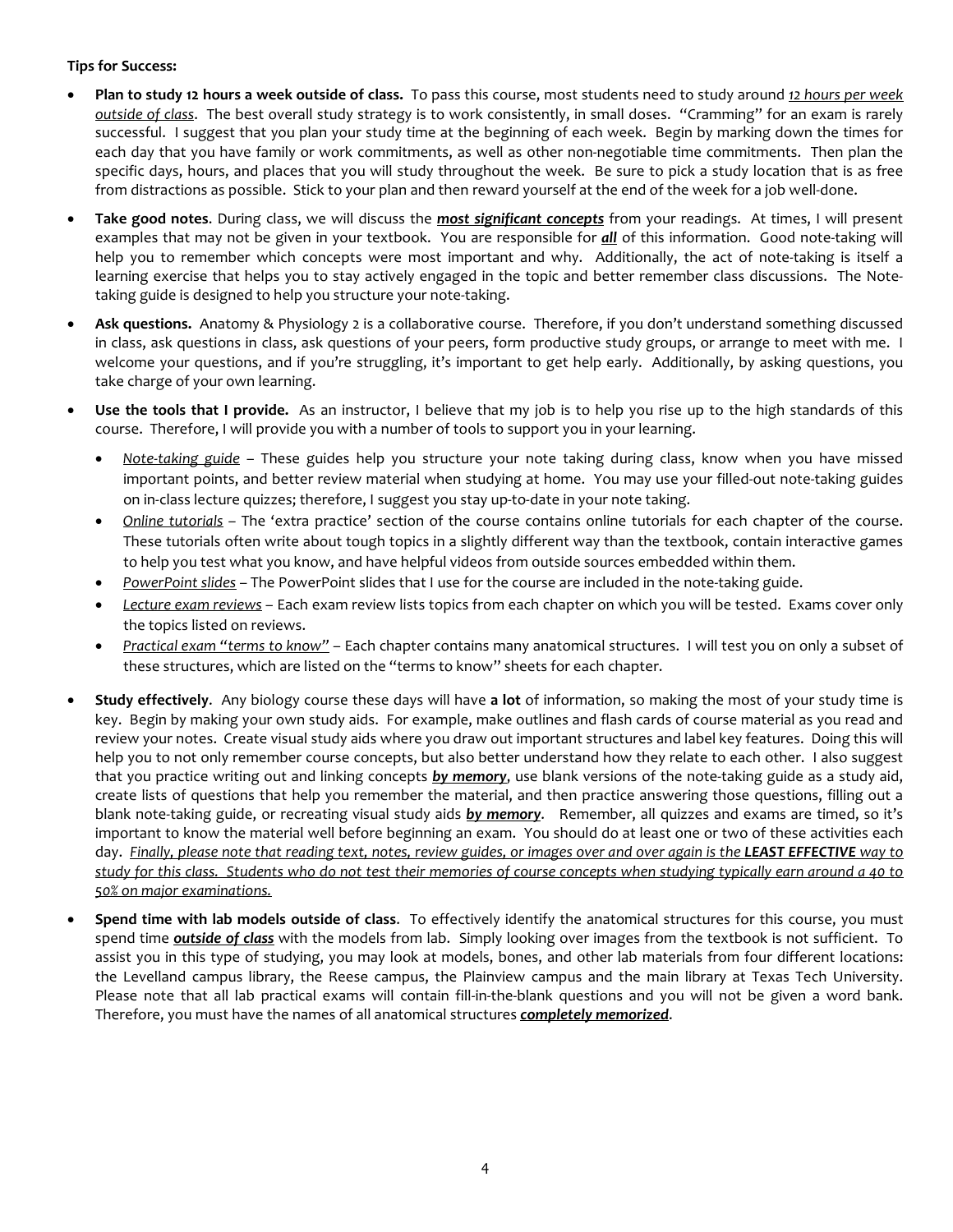# **Evaluation Criteria:**

- **Quizzes (10%)** Several quizzes will be given in lecture, in lab and online and will be a combination of multiple-choice, true/false, matching, identifications, fill-in-the-blank, and short answer questions. These quizzes are designed to give you a "heads-up" about how well you know course material, prior to major examinations, giving you time to adjust your study strategies. Your filled-out Note-taking guides can be used on Lecture quizzes only. Notes cannot be used on lab quizzes, nor will you be given a word-bank. The lowest two quiz grades will be dropped; therefore, no make-up quizzes will be given. All other quiz grades will be averaged and will be worth 10% of your final grade.
- **Attendance (2%) –** Your attendance (including whether you arrive late or leave early) will be tracked and will count for 2% of your final grade.
- **Lecture examinations (63%) –** Five lecture exams will be given throughout the course of the semester. The lecture exams will contain mostly multiple-choice questions. No lecture exam grades will be dropped and no make-up lecture exams are given. However, you may choose to take a comprehensive final exam to replace one and only one lecture exam score.
- **Practical examinations (25%) –** Your lab grade for the semester will be based on four lab practical examinations, which are all in the fill-in-the-blank format. Word banks will not be given. No lab practical grades will be dropped.

**Final grade determination:** *Grades are not curved under any circumstances and extra credit is not given.*

 $90 - 100\% = A$   $80 - 89\% = B$   $70 - 79\% = C$   $60 - 69\% = D$   $60 = F$ 

### *Class Policies:*

- **1. Attendance:** Regular attendance is necessary for satisfactory achievement. If you have four absences, you will be dropped from the course. Students who are dropped from this course by me will receive a grade of "X" or "F", rather than "W", on their transcripts. If you decide to stop attending class, it is your responsibility to immediately drop this course through the registrar's office to avoid being dropped by me for non-attendance. It is your responsibility to verify that you are dropped from this course using your student online account.
- **2. Electronic devices:** Please turn off all cell phones and other electronic devices prior to entering the classroom. If you would like to take notes on your personal laptop in class you must seek special permission from the instructor. Use of laptops for surfing the web, Facebook, Skype, or other networking/chat during class is not appropriate or respectful classroom behavior. More importantly, using electronic devices for non-school purposes during class can greatly interfere with your learning.
- **3. Laboratory safety:** No food or drinks are allowed in the laboratories at any time.
- **4. In-class quiz & exam protocol:** You should place all book bags, purses, and other belongings securing in a bag or under your desk while sitting for quizzes or exams. Desktops should be clear except for the materials needed and authorized for testing. Do not take any exam with notecards in your pockets or on your person. All cell phones are to be turned off and placed either in your bag or on the instructor's bench. Do not write notes or study material, or anything that could be construed as these, on your body. Check for such notations and remove them before the exam time. A violation of any of these policies is considered a breach of the Student Conduct guidelines and could result in consequences up to and including failing the course. Students should feel free to ask for clarification about any question during quizzes, lecture exams or lab practical exams.
- **5. Cheating:** Honesty and ethical behaviors are imperatives in any career. Therefore, cheating will not be tolerated. South Plains College's "Student Conduct" guidelines will apply to *all work* in this course. Cheating includes, but is not limited, to all of the following:
	- Copying from another student's paper.
	- Using test materials not authorized by the person administering the test.
	- Collaborating with or seeking aid from another student during a test without permission from the test administrator.
	- Knowingly using, buying, selling, stealing, or soliciting, in whole or in part, the contents of an unadministered test.
	- The unauthorized transporting or removal, in whole or in part, of the contents of the unadministered test.
	- Substituting for another student, or permitting another student to substitute for one's self, to take a test.
	- Bribing another person to obtain an unadministered test or information about an unadministered test.
	- The use of any testing materials that are prohibited.

If you have any questions about what constitutes your own work, definitely ask!